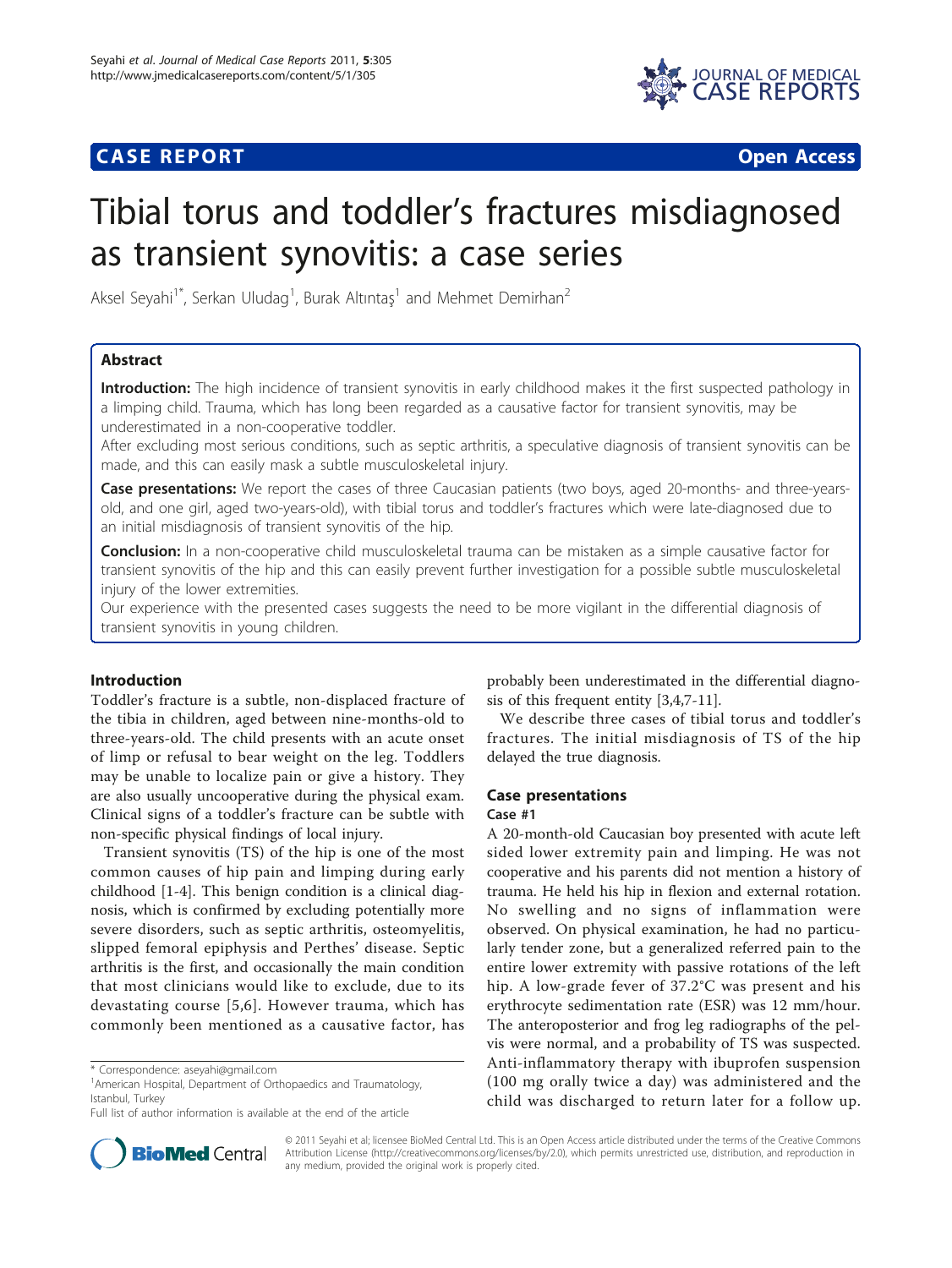Two days after his initial presentation, the child returned with the same symptoms and no relief. On reexamination there was moderate swelling and local tenderness at the lateral aspect of the knee. A whole lower extremity radiograph showed a metaphyseal torus fracture of the left tibia (Figure 1). The boy was treated with a long leg plaster cast for four weeks. Retrospective questioning of the parents revealed a history of an unknown period of care under the supervision of his nursemaid.

### Case #2

A three-year-old Caucasian boy presented to a local pediatric polyclinic with acute hip pain and difficulty in bearing weight on his left leg. The child had no fever (36.5°C) and his CRP was negative. Radiographic examination of his hip did not reveal any pathology and a diagnosis of TS was made. Bed rest and antiinflammatory therapy with acetaminophen (120 mg orally, twice a day) was started. He did not improve after six days of treatment, and he was referred to our institution with a suspected diagnosis of an early-onset Perthes disease. On his re-examination, aside from the painful hip rotations, there was local tenderness and swelling in the left leg and passive flexion and extension of the ankle was painful. An entire-leg radiograph of the lower extremity revealed a subtle non-displaced oblique fracture of the left tibia (Figure 2). After the application of a long leg cast, his symptoms subsided dramatically. The fracture healed at the end of the fifth week. Retrospective questioning of the parents confirmed that the patient had a history of losing his footing when running with the dog.



Figure 1 Whole lower extremity radiograph showed a metaphyseal torus fracture of the left tibia (arrow).



Figure 2 Whole-leg radiograph of the lower extremity revealed a subtle non-displaced oblique tibia fracture which was only seen on the lateral view (arrow).

### Case #3

A two-year-old Caucasian girl presented to our emergency room with acute right-sided lower extremity pain and limping. She had stumbled the same morning she was admitted, and her parents noticed her limping late in the afternoon. She was initially evaluated by the emergency room physician and then consulted by a pediatrician in attendance. She held her hip in flexion and no local tenderness was observed. On physical examination, she had a generalized pain which referred to the entire lower extremity and abduction and internal rotation of the hip was limited. She had a slight fever of 37.4°C, her CRP was negative (1.6 mg/L) and her ESR was 8 mm/hour. With the initial diagnosis of TS, she was given an anti-inflammatory (ibuprofen, 100 mg orally, three times a day) and bed rest was advised.

She had a slight improvement of her symptoms in the first week. Two weeks after her initial visit, she was evaluated in our orthopedic outpatient clinic because of her persisting symptoms. There was local tenderness and swelling on her right leg and passive flexion and extension of the ankle was painful. A whole lower extremity radiograph showed peri-osteal new bone formation suggesting the healing of a toddler's fracture (Figure [3\)](#page-2-0). The patient healed uneventfully after two additional weeks of immobilization and she had no complaint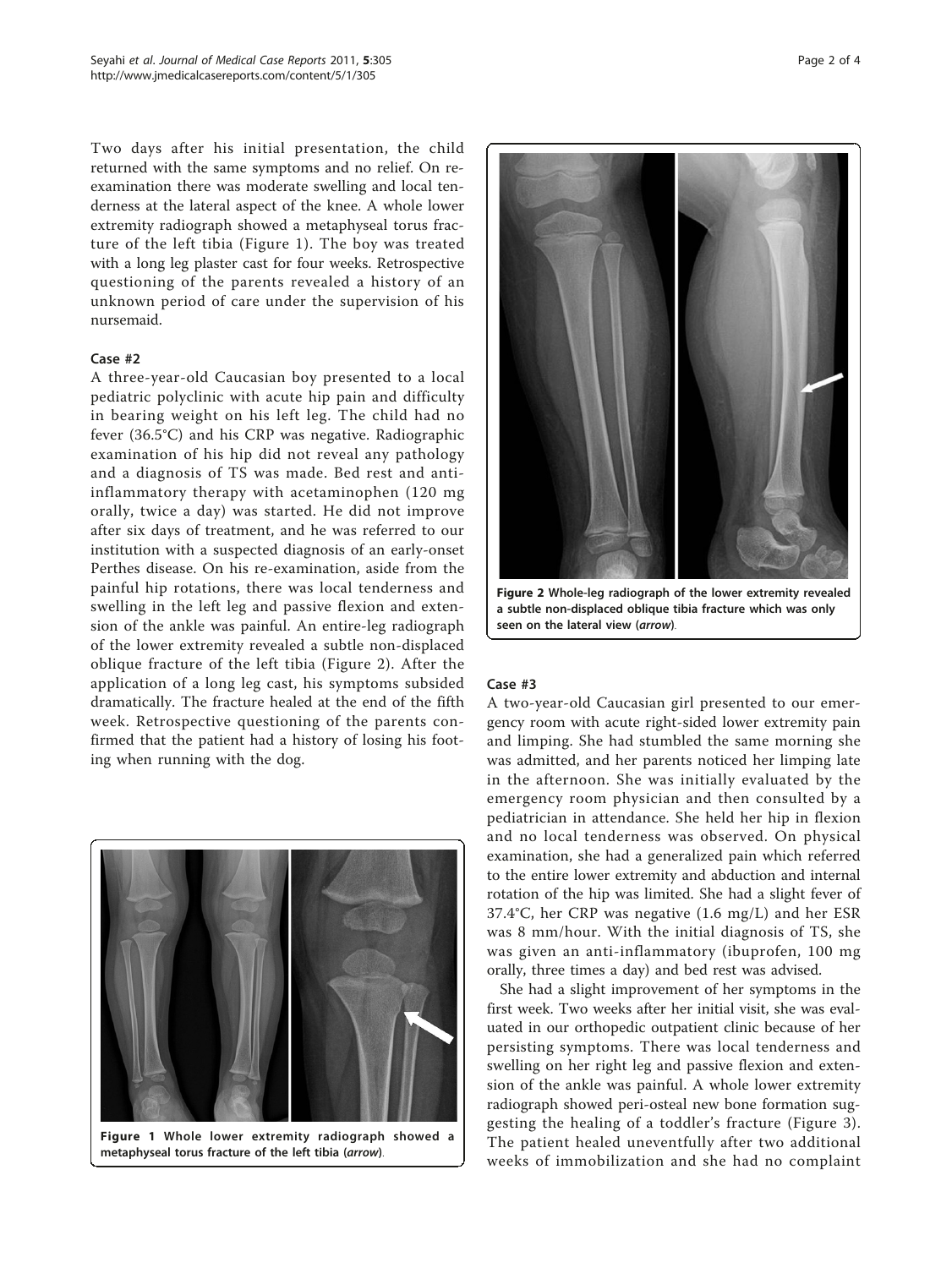<span id="page-2-0"></span>

during her follow-up examination three months after her initial admission.

# **Discussion**

Toddler's fracture was described by Dunbar in 1964 as a subtle, non-displaced fracture of the tibia in children, nine months to three years of age [\[12](#page-3-0)]. The child presents with an acute onset of limp or refusal to bear

|  | Table 1 Differential diagnosis of acute hip pain and limp |  |  |  |  |
|--|-----------------------------------------------------------|--|--|--|--|
|  |                                                           |  |  |  |  |

| • Septic arthritis                                                                  |
|-------------------------------------------------------------------------------------|
| • Perthes disease                                                                   |
| • Juvenile rheumatoid arthritis                                                     |
| • Discitis                                                                          |
| • Psoas abscess                                                                     |
| • Stress fracture                                                                   |
| • Overuse syndrome                                                                  |
| • Rheumatic fever                                                                   |
| • Proximal femoral osteomyelitis                                                    |
| • Kawasaki syndrome                                                                 |
| • Gaucher disease                                                                   |
| • Tumor (Ewing, osteoid osteoma, osteogenic sarcoma, acute<br>lymphocytic leukemia) |
| · Serum sickness                                                                    |
| • Slipped capital femoral epiphysis                                                 |
| • Tuberculosis                                                                      |
|                                                                                     |

weight on the leg. Toddlers are unsteady and they may fall with a twist, or they may have gotten their foot caught and fallen. The fall is generally unwitnessed by the parents who will be unsure of an injury. Clinical signs of a toddler's fracture can be subtle with non-specific physical findings of local injury. Radiologic signs can also be subtle, as in the presented cases. The fracture may only be seen on the oblique views.

TS of the hip, is an inflammation and swelling of the tissues around the hip joint. It is accepted as the most common cause of sudden hip pain in children. The diagnosis of TS is inevitably speculative and retrospective. The similarities between TS and other more serious diseases makes the diagnosis difficult. The differential diagnosis includes, but is not limited to, the conditions listed in Table 1.

Difficulty in bearing weight on a leg, characteristic of an acute onset of a limp, suggests the diagnosis of TS [[2](#page-3-0),[3,8](#page-3-0),[9,13-15\]](#page-3-0) While limitation of internal rotation is the most common finding, referred pain in the knee can occasionally be the predominant complaint [\[4](#page-3-0)]. In the reported cases, passive rotations of the hip joint, tested with 90 degrees of hip and knee flexion, were painful. The reactions of the children were probably due to the leg pain which was obviously triggered by this maneuver (Figure 4).